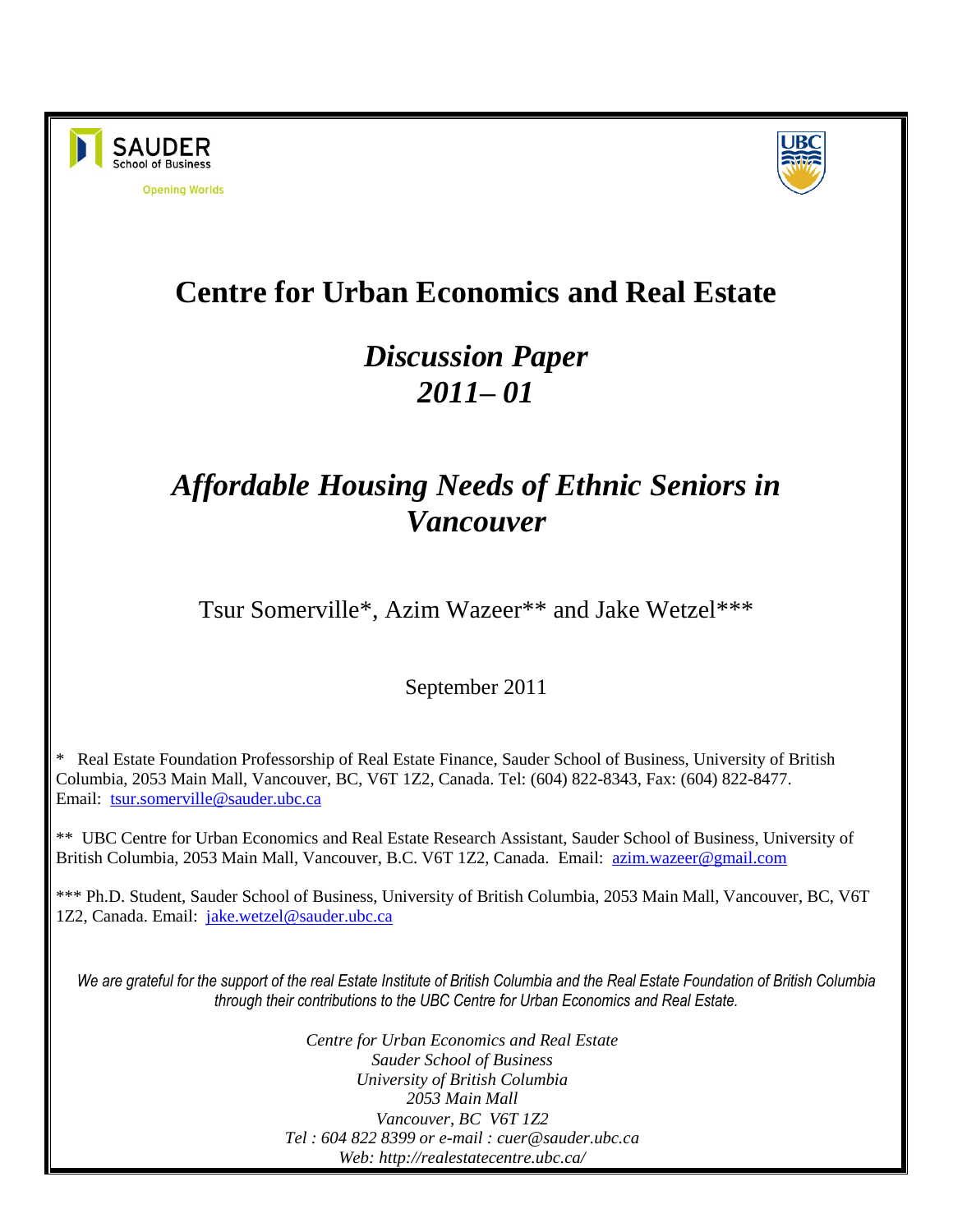## **Affordable Housing Needs of Ethnic Seniors in Vancouver**

## UBC Centre for Urban Economics and Real Estate Discussion Paper

Tsur Somerville\*, Azim Wazeer\*\* and Jake Wetzel\*\*\*

September 2011

- \* Real Estate Foundation Professorship of Real Estate Finance, Sauder School of Business, University of British Columbia, 2053 Main Mall, Vancouver, BC, V6T1Z2, Canada. Tel: (604) 822-8343, Fax: (604) 822-8477. Email: tsur.somerville@sauder.ubc.ca
- \*\* UBC Centre for Urban Economics and Real Estate Research Assistant, Sauder School of Business, University of British Columbia, 2053 Main Mall, Vancouver, BC, V6T1Z2, Canada. Email: azim.wazeer@gmail.com
- \*\*\* PhD Student, Sauder School of Business, University of British Columbia, 2053 Main Mall, Vancouver, BC, V6T1Z2, Canada. Email: jake.wetzel@sauder.ubc.ca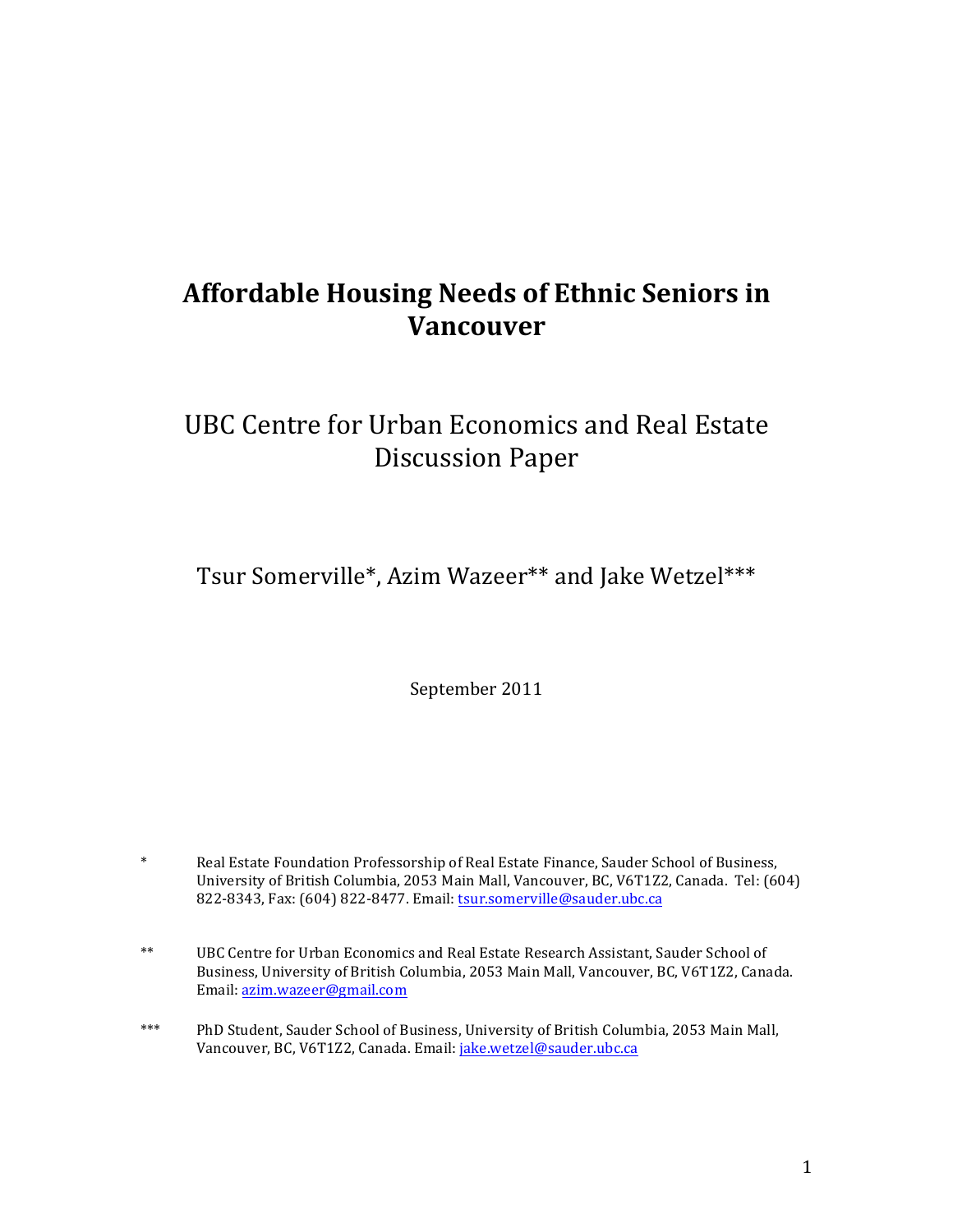#### **Introduction**

 

This report assesses the potential demand for affordable assisted housing for ethnic seniors in the City of Vancouver. For the purposes of this analysis we define this demand using Canadian 2006 Census data as first generation immigrants 65 years of age and older for whom the primary language spoken at home is from their country of origin and who are either renters themselves or dependents of renters. This report identifies five specific ethnic groups: Chinese, South Asian, Filipino, Italian, and Germans.<sup>1</sup> The first three are by a considerable margin the largest first generation immigrant groups in the City of Vancouver, and the last two have special senior's housing complexes serving their community.

Our rough measurement of the potential demand finds that the overwhelming need among elderly ethnic immigrants is for housing providing support for Chinese language speakers. Over the next fifteen years up to 3,300 seniors lacking wealth and income to be homeowners whose primary language of communication in the home is Chinese might benefit from such an option. This number is greater than all other speakers of non-official languages meeting the same criteria combined. The potential demand over the same time period for Tagalog (Filipino) speakers is for 560 individuals, and 340 for Punjabi (Sikh) speakers.

These numbers are approximate. Though we identify seniors from renter households as though in need of financial assistance, some would have enough income and non-housing wealth to not require an affordable housing option, while others would reside with family and not access assisted care. Simple estimates of the number of earners per household suggest that seniors in Punjabi and Tagalog speaking households are more likely to live in extended family households and

 $1$  Chinese, includes speakers of Cantonese, Mandarin, Taiwanese, and Fukkianese (Fujianese). 85% of South Asian's identify themselves as East Indian, rather than one of the 12 more precise geographic descriptors (such as Punjabi, Sri Lankan, Pakistani, Bangladeshi, etc.), so we use the more inclusive South Asian, even though we are targeting a predominantly Sikh population from the Punjab.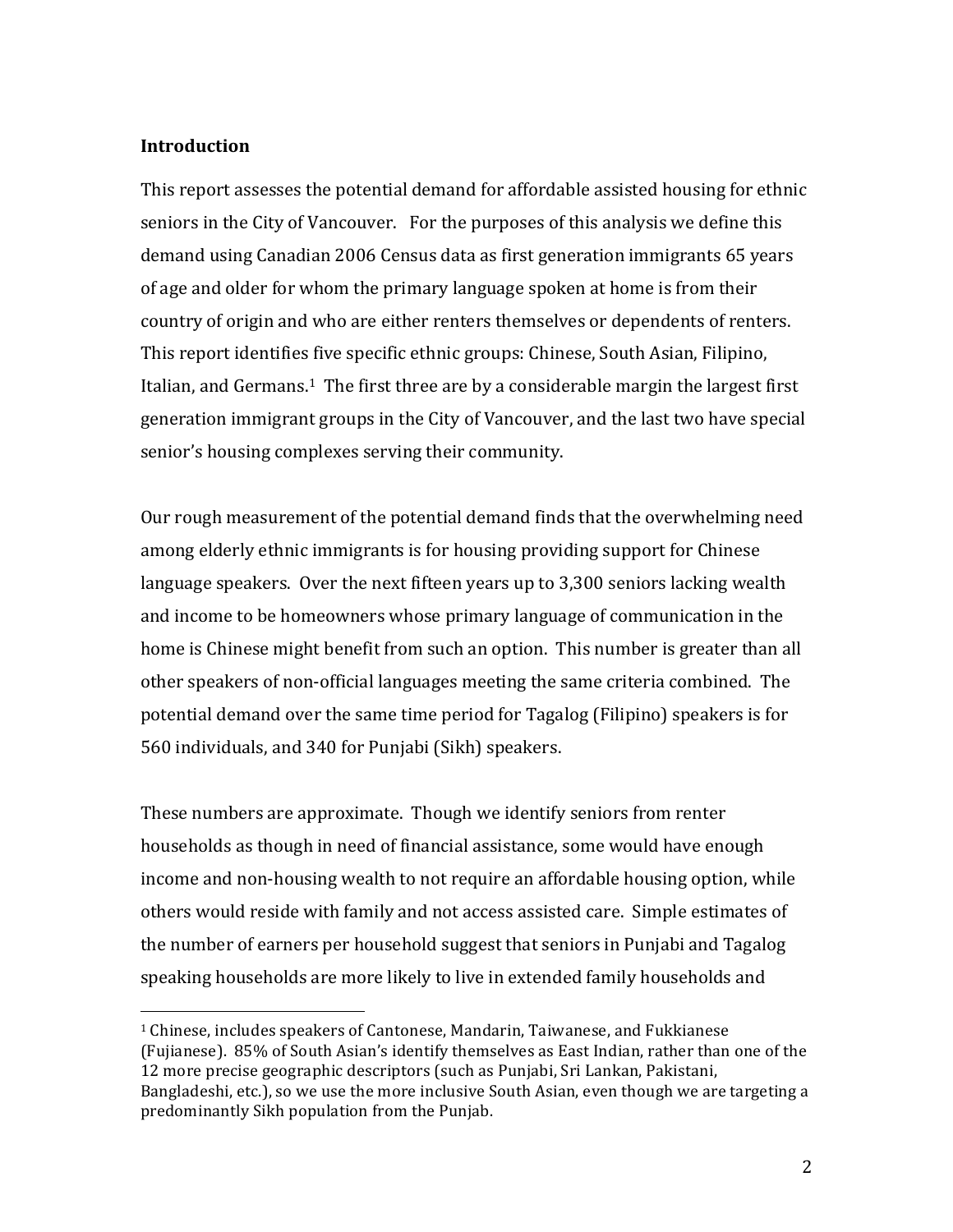reside with family rather than access outside housing options. These numbers clearly suggest that any efforts to address the unique needs of elderly immigrants in the City of Vancouver should focus on Chinese speakers first.

An important caveat for this study is that estimating future demand for assisted living involves a large set of assumptions regarding future housing preferences. Some seniors will transition directly from independent living to more intense support. Others will live with family members in multi-generational households. These will tend to lead us to overstate demand using our methodology. At the same time, by focusing only on renter households with a senior, we ignore seniors living with family members who own, but where the senior themselves might still need an assisted living arrangement, and lack their own resources or family income to purchase market assisted housing. The timing of transition is also imprecise; while about 90 percent of those aged 65 to 74 remain in private housing, less than 65 percent do after the age of  $84<sup>2</sup>$ . The ability to stay in private housing depends on the resources to hire assistance or family members and friends to provide it, certainly this is easier for those living in extended family arrangements or with income.

#### **Ethnicity and Language**

 

The City of Vancouver has an incredibly diverse ethnic mix.<sup>3</sup> The 2006 census identifies approximately 17 different non-British Isles ethnic groups with at least 5,000 residents in the city.<sup>4</sup> Table 1 below shows the breakdown by generation for

http://www.statcan.gc.ca/pub/11-008-x/2008002/t/10689/5801409-eng.htm

<sup>&</sup>lt;sup>2</sup> Statistics Canada, General Social Survey, 2007. Table 4 in

 $3$  For this report "ethnic" will refer to people whose primary ancestry is not one of the British Isles groups (English, Irish, Scottish, or Welsh).

<sup>&</sup>lt;sup>4</sup> We use the broad class of South Asian because as Statistics Canada reports (Statistics Canada - 2006 PUMF - Individuals file -handbook,  $p.146$ ): "Some respondents may choose to provide very specific ethnic origins in the census, while other respondents may choose to give more general responses. This means that two respondents with the same ethnic ancestry could have different response patterns and thus could be counted as having different ethnic origins. For example, one respondent may report 'East Indian' ethnic origin while another respondent, with a similar ancestral background, may report 'Punjabi' or 'South Asian' origins."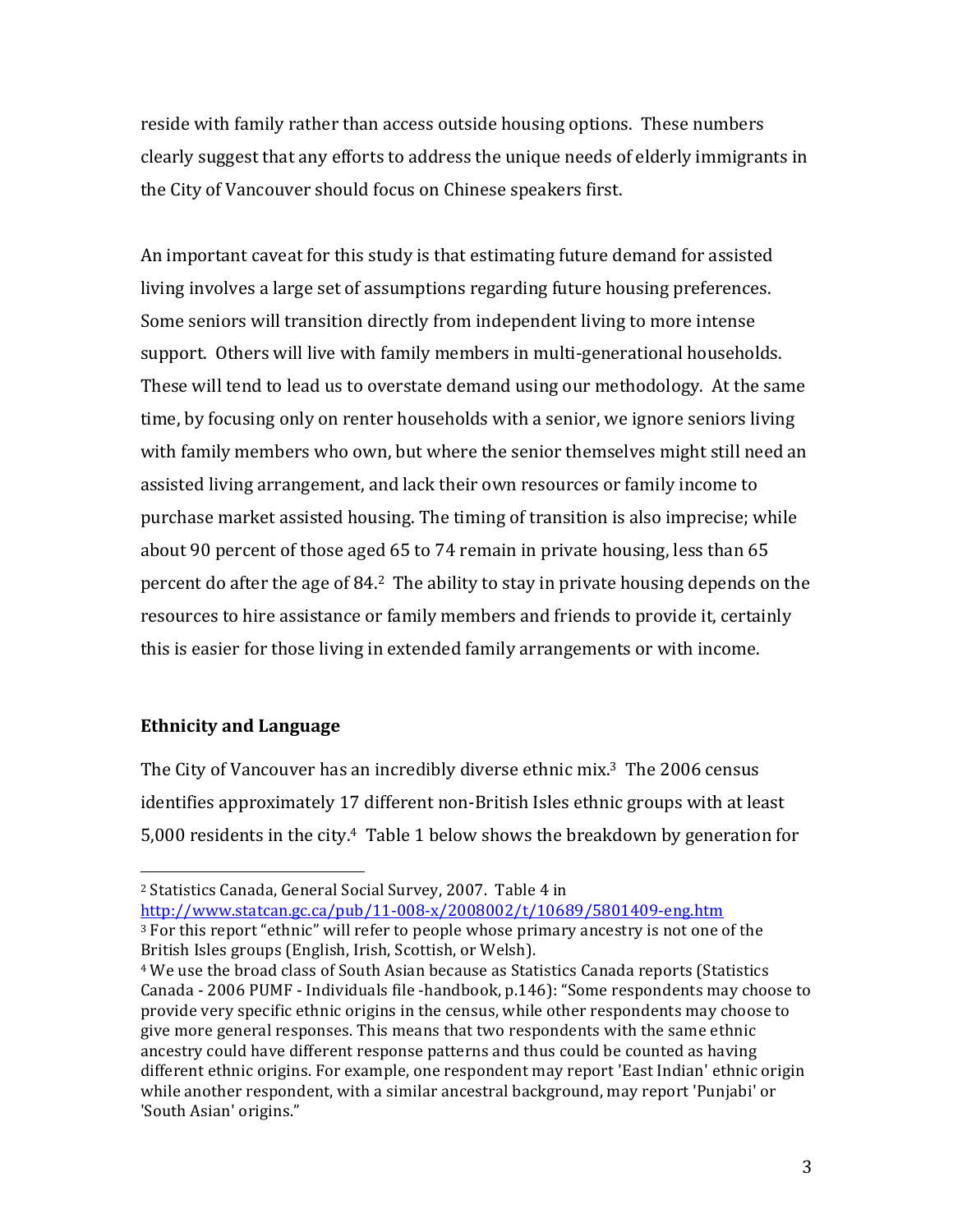these ethnic groups with at least 10,000 identified persons. Not only are Chinese by a wide margin the of these ethnic groups, and they are larger than all other European groups combined, but in comparison with European ethnics, a dramatically larger share of the Chinese ethnics are first generation immigrants. Of the 17 ethnic groups with at least 5,000 people living in the City of Vancouver, this ratio is higher only for Koreans, Filipinos, and Vietnamese. This distribution is relevant for our analysis as we expect first generation immigrants to be desire senior housing options that provide linguistically appropriate and culturally relevant support.

|               |            |                   |            | 3rd        |            |
|---------------|------------|-------------------|------------|------------|------------|
|               | Total -    | 1st               | 2nd        | generation |            |
|               | Generation | generation        | generation | or more    | Share 1st  |
| Ethnic origin | status     | $\left( 1\right)$ | 2)         | [3]        | generation |
| Chinese       | 149,655    | 123,720           | 23,680     | 2,255      | 82.7%      |
| South Asian   | 26,985     | 20,370            | 6,235      | 380        | 75.5%      |
| Filipino      | 24,080     | 21,240            | 2,645      | 185        | 88.2%      |
| Italian       | 16,270     | 6,625             | 5,595      | 4,050      | 40.7%      |
| Ukrainian     | 15,475     | 1,860             | 3,600      | 10,010     | 12.0%      |
| Polish        | 12,625     | 4,315             | 3,490      | 4,815      | 34.2%      |
| Russian       | 11,075     | 3,910             | 2,345      | 4,820      | 35.3%      |
| Dutch         | 10,910     | 2,705             | 4,425      | 3,780      | 24.8%      |
| Vietnamese    | 10,160     | 8,690             | 1,410      | 60         | 85.5%      |

### **Table 1 City of Vancouver – Ethnic Identity**

Notes: Population 15 and over

[1] Persons born outside Canada. For the most part, these are people who are now, or have ever been, landed immigrants in Canada.).

[2] Persons born inside Canada with at least one parent born outside Canada.

[3] Persons born inside Canada with both parents born inside Canada (these persons may have grandparents born inside or outside Canada as well).

Source: Statistics Canada - 2006 Census. Catalogue Number 97-562-XCB2006015.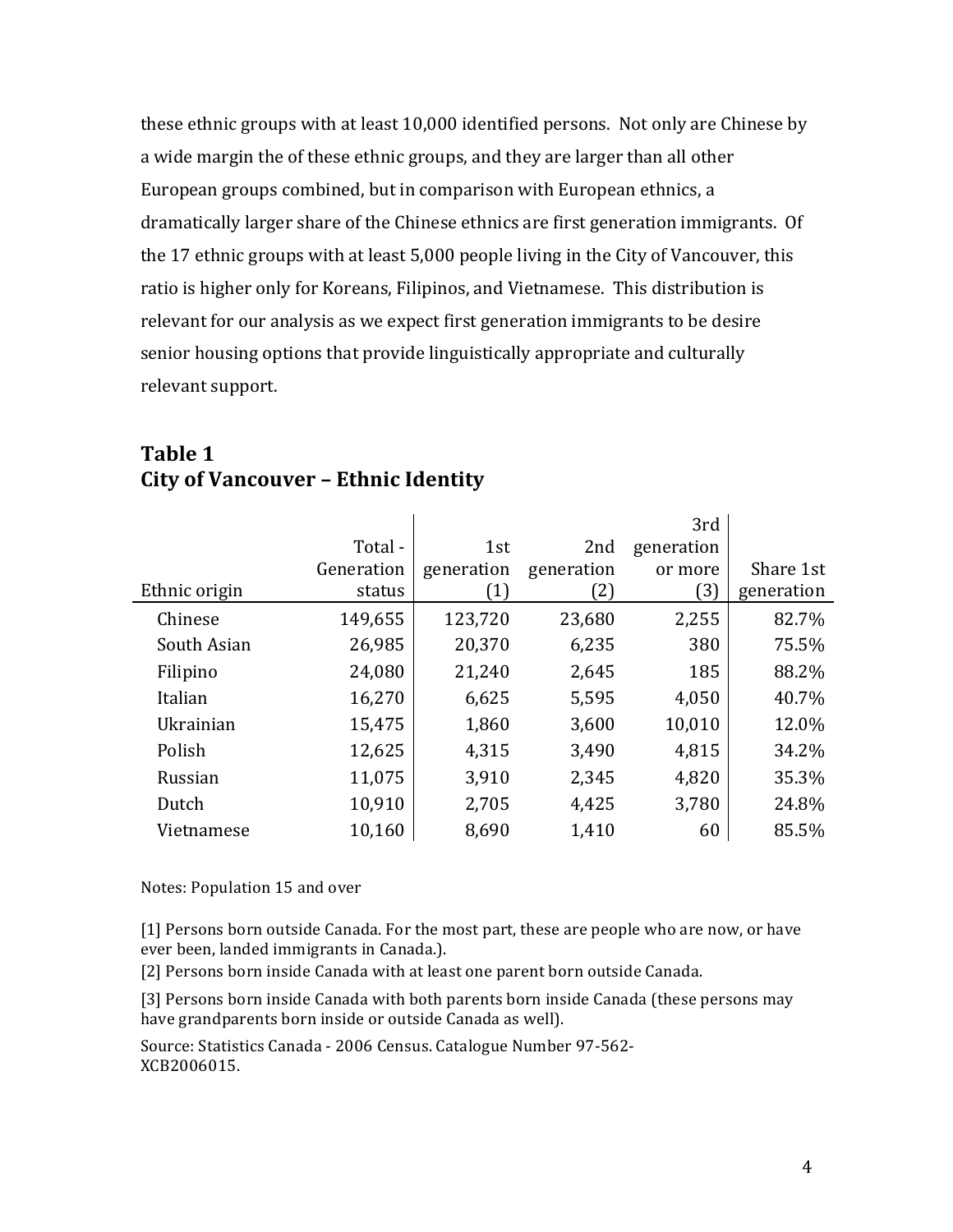Table 1 shows that for Vancouverites of Asian ethnicity, a much higher percentage of them are first generation immigrants than is the case for European immigrant groups. The basic data we use from the 2006 Census is provided at two levels of aggregation: the Vancouver Census Metropolitan Aggregate (CMA), which is essentially the Lower Mainland west of Abbotsford, and the City of Vancouver. At the metropolitan area level of aggregation almost all the elderly in these ethnic groups are immigrants. Table 2 presents the percentage of those elderly of Chinese, South Asian, and "All Other" ethnicity that are immigrants in the Vancouver CMA. The percentage of Chinese and South Asian elderly who are immigrants at 93 percent or higher is approximately double the rate for all other ethnic groups combined. 

|           | Ethnic      | Total - Ethnic | Total      | Immigrant % of      |
|-----------|-------------|----------------|------------|---------------------|
| Age Group | Group       | Group          | Immigrants | <b>Ethnic Group</b> |
|           |             |                |            |                     |
| 65-74     | Chinese     | 14,143         | 13,620     | 96.3%               |
| $75+$     | Chinese     | 10,810         | 10,010     | 92.6%               |
| Subtotal  | Chinese     | 24,952         | 23,630     | 94.7%               |
|           |             |                |            |                     |
| 65-74     | South Asian | 1,965          | 1,920      | 97.7%               |
| $75+$     | South Asian | 1,285          | 1,280      | 99.6%               |
| Subtotal  | South Asian | 3,249          | 3,200      | 98.5%               |
|           |             |                |            |                     |
| 65-74     | All Other   | 22,068         | 11,630     | 52.7%               |
| $75+$     | All Other   | 21,639         | 10,300     | 47.6%               |
| Subtotal  | All Other   | 43,598         | 21,930     | 50.3%               |

### **Table 2 Elderly Immigrants - Vancouver CMA**

Source: Statistics Canada - 2006 Census, Public Use Micro File

These elderly immigrants are also relatively more recent arrivals. In Table 3 we present information on patterns of arrival dates for elderly immigrants of Chinese, South Asians, and "All Other" ethnicities. While the majority of elderly immigrants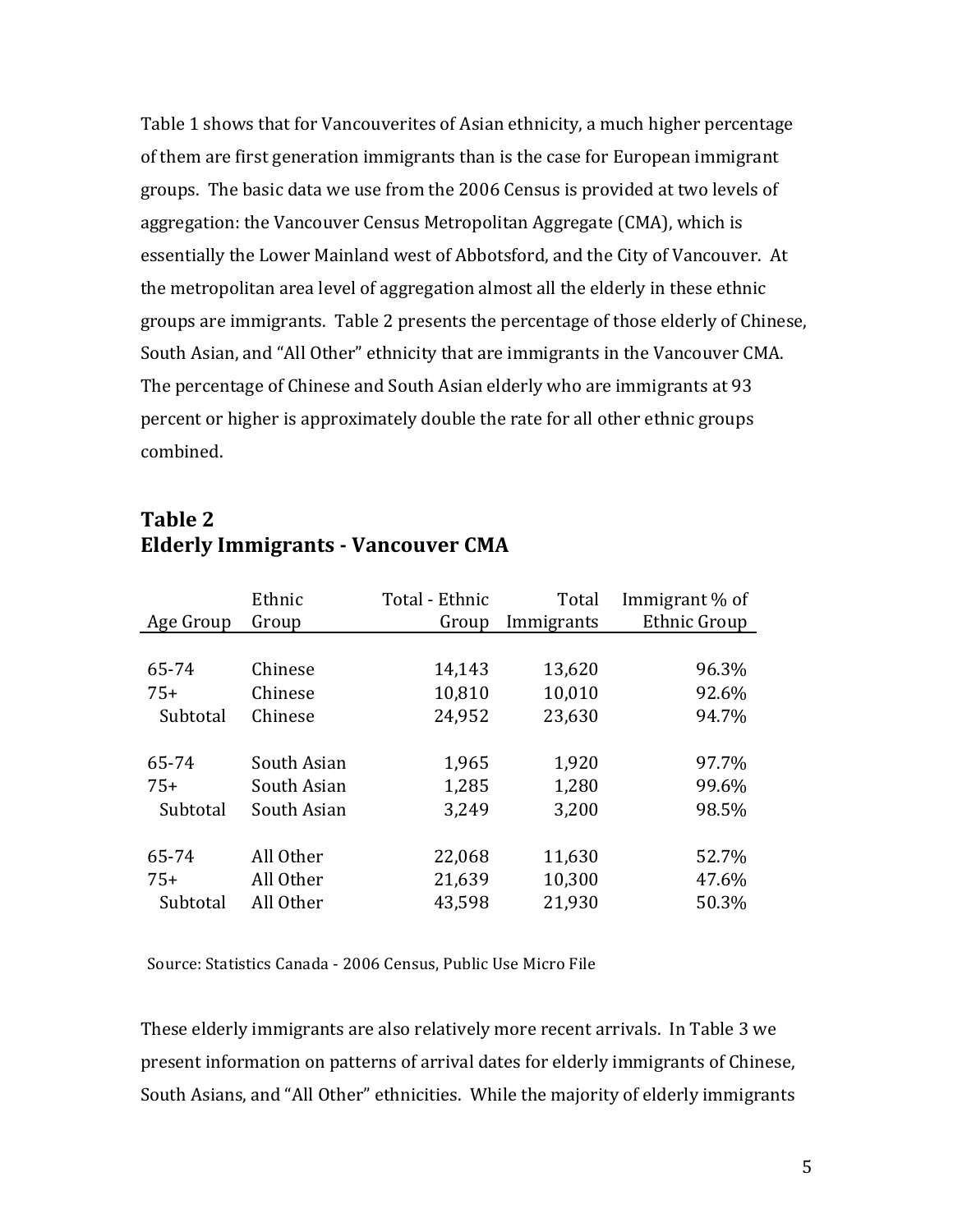arrived in Canada before 1991, a much higher percentage of Chinese and South Asian immigrants have arrived more recently than have immigrants in the "All Other" category: 26 percent or more compared with approximately 11 percent. In total the information in Tables 1-3 suggest that elderly Asian ethnics are more likely to be immigrants and these immigrants are more recent arrivals to Canada than is the case for the elderly in other ethnic groups. The implication of this pattern is that compared to other groups, there is more likely to be demand for culturally relevant seniors housing options for Asian-Canadian elderly than we are seeing with the elderly of other ethnic groups.

| Ethnic<br>Group                     | <b>Before</b><br>1991   | 1991<br>to 2000      | 2001<br>to 2006      |
|-------------------------------------|-------------------------|----------------------|----------------------|
|                                     |                         |                      |                      |
| Chinese                             | 66.4%                   | 28.5%                | 5.1%                 |
| Chinese                             | 73.1%                   | 24.9%                | 1.9%                 |
| Chinese                             | 69.3%                   | 26.9%                | 3.8%                 |
| South                               |                         |                      |                      |
| Asian                               | 70.3%                   | 25.0%                | 4.4%                 |
| South<br>Asian                      | 77.7%                   | 19.5%                | 2.3%                 |
| Asian                               | 73.3%                   | 22.8%                | 3.6%                 |
| All Other<br>All Other<br>All Other | 86.9%<br>91.5%<br>89.1% | 9.7%<br>6.3%<br>8.1% | 3.3%<br>2.0%<br>2.7% |
|                                     | South                   |                      |                      |

#### **Table 3 Elderly Immigrants – Arrival Date - Vancouver CMA**

 $\mathbf{I}$ 

Source: Statistics Canada - 2006 Census, Public Use Micro File

One challenge for this analysis is to identify who would need housing targeted towards the cultural and linguistic needs of their particular ethnic group. Using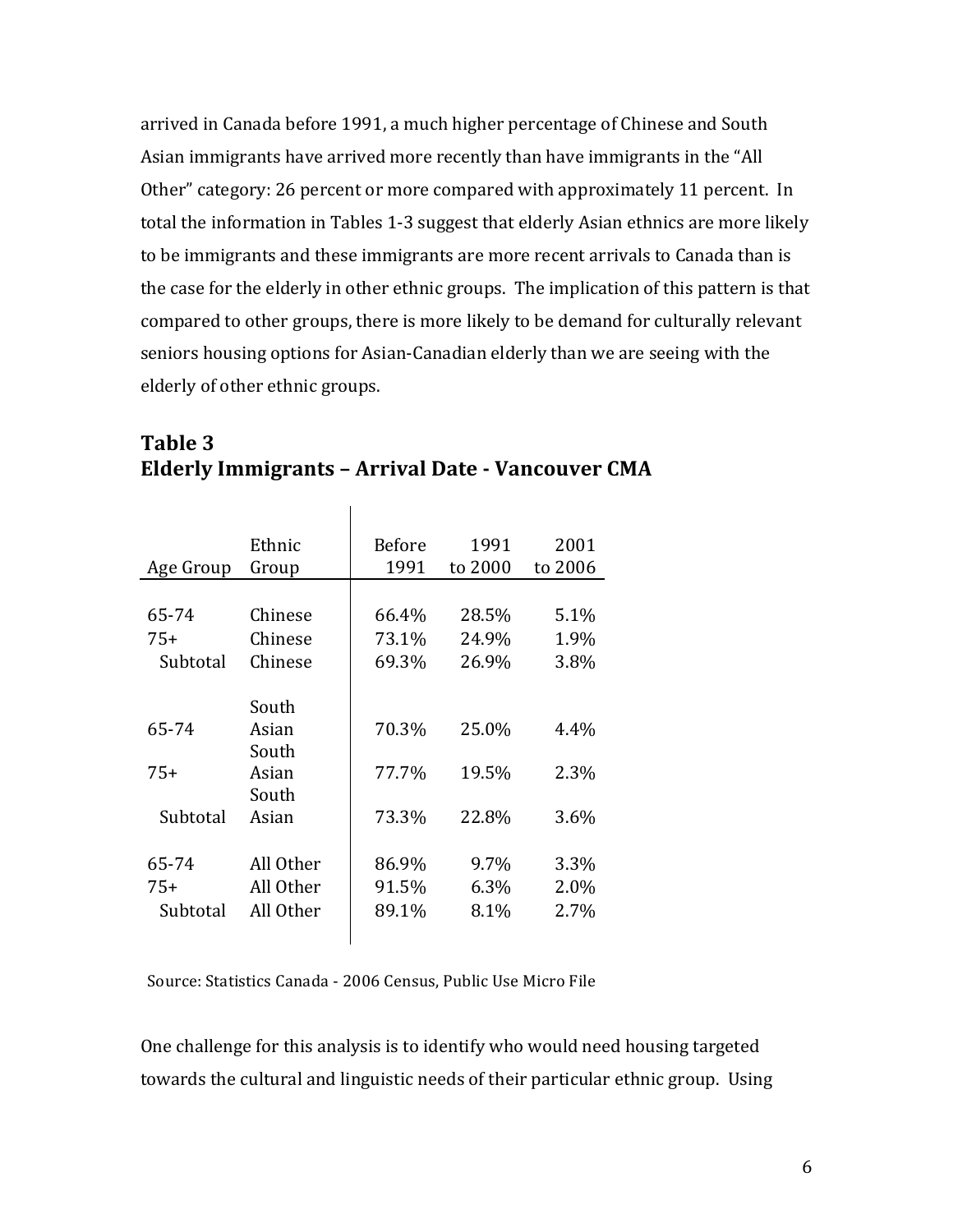ethnicity as a defining category is problematic because the degree of comfort with mainstream culture is not merely defined by ethnicity. The tables above highlight that more recent elderly immigrants are likely to prefer this type of housing. To further refine our concept of demand we use language spoken in the home as the criteria to indicate that the elder will not adapt well, function adequately, or be comfortable in a mainstream seniors' housing environment. In doing so we recognize that this overstates demand for those who are comfortable in an English speaking environment, but prefer to speak their language of origin at home, and understates demand for elders living as dependents with other family members who speak English in the home as English, even though the elder does not communicate readily in English.

Ethnicity data are available for the City of Vancouver, but identity based on the primary language spoken in the home is only available at the Vancouver CMA level. Consequently, in this report we estimate City of Vancouver numbers using Vancouver CMA patterns, which requires an assumption that the proportion of those of a particular ethnic group who speak the group's country of origin language in the home is the same for the Vancouver CMA and the City of Vancouver.

Table 4 disaggregates the Vancouver CMA population aged 25 and older by both ethnicity and language spoken in the home. Nearly 80 percent of ethnic Chinese speak Chinese in the home, compared to approximately 50 percent of ethnic South Asians and Filipinos speaking Punjabi or Tagalog in the homes respectively.<sup>5</sup> While lower than the figure for Chinese language speakers, these latter percentages are still substantially higher than for the two identified European ethnicity / language combinations.

 

<sup>&</sup>lt;sup>5</sup> This comparison is likely to understate the number of South Asians and Filipinos who do not speak English in the home as there are many other South Asian languages (Hindi, Urdu, Tamil, etc.) besides Punjabi and languages spoken in the Philippines besides Tagalog. Chinese is likely to overstate as the Chinese Languages category includes multiple dialects but a single ethnic identity.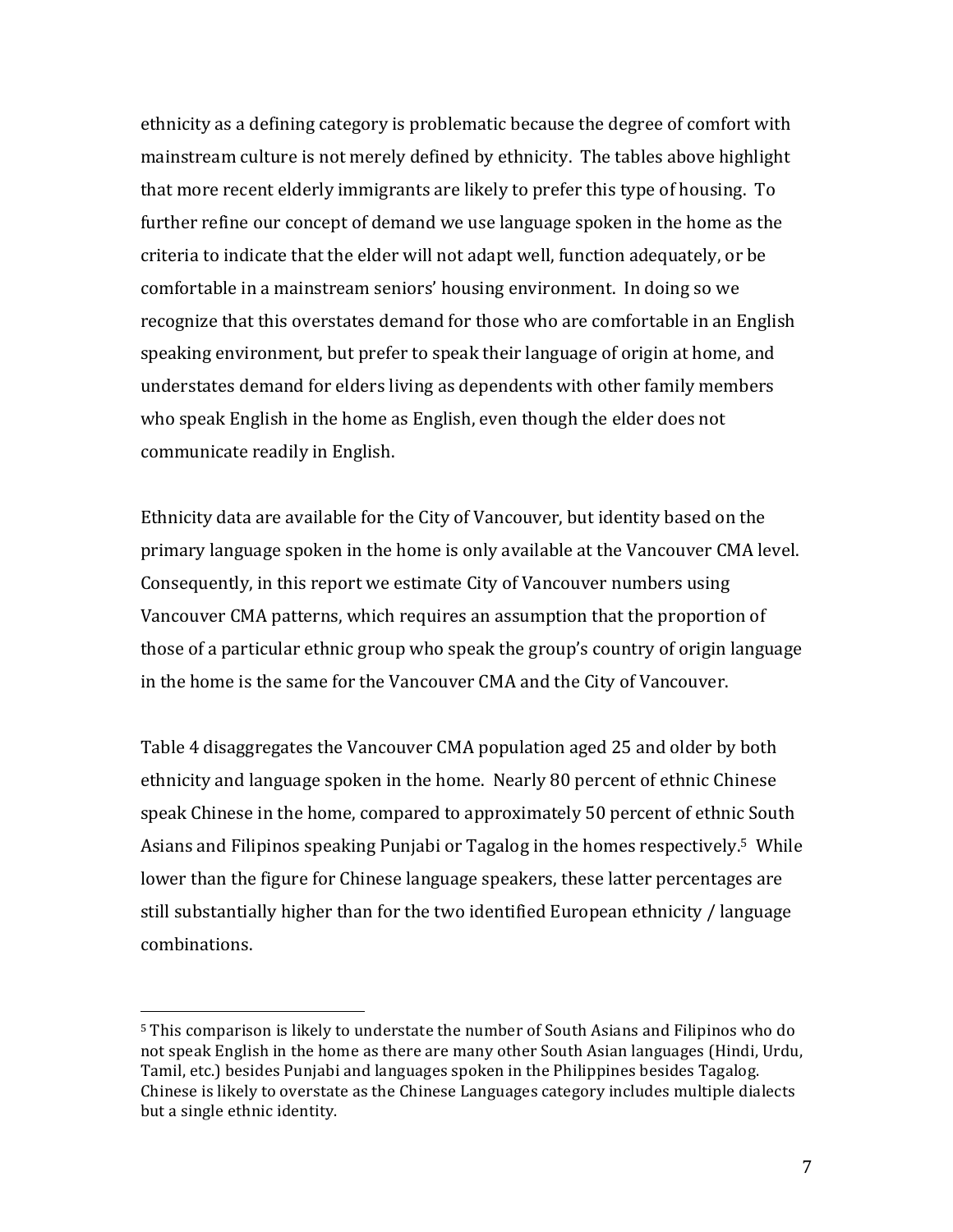## **Table 4 Ethnicity vs. Language: Vancouver CMA**

|             | Ethnicity |       | Language Spoken at Home |           |         |                       |
|-------------|-----------|-------|-------------------------|-----------|---------|-----------------------|
|             |           |       |                         |           |         | Language as<br>$%$ of |
|             | Number    | Pct   | Language                | Number    | Pct     | Ethnicity             |
|             |           |       |                         |           |         |                       |
|             |           |       | Chinese                 |           |         |                       |
| Chinese     | 254,745   | 17.4% | Languages               | 196,144   | 13.4%   | 77%                   |
| South Asian | 120,084   | 8.2%  | Punjabi                 | 63,372    | 4.3%    | 53%                   |
| Filipino    | 38,105    | 2.6%  | Tagalog                 | 17,906    | $1.2\%$ | 47%                   |
| German      | 32,703    | 2.2%  | German                  | 2,294     | $0.2\%$ | 7%                    |
| Italian     | 23,935    | 1.6%  | Italian                 | 4,957     | 0.3%    | 21%                   |
| All Others  | 995,154   | 67.9% |                         |           |         |                       |
|             |           |       | <b>Official</b>         |           |         |                       |
|             |           |       | Languages               | 1,059,783 |         |                       |
|             |           |       | All Other               |           |         |                       |
|             |           |       | Languages               | 120,270   |         |                       |
|             |           |       |                         |           |         |                       |
| Total       | 1,464,726 |       |                         | 1,464,726 |         |                       |

Notes: Population 25 years and older. Language as  $%$  of ethnicity is the percentage of those in an ethnic group whose speak the country of origin language at home as the primary language

Source: Statistics Canada, 2006 Census, Public Use Micro File

As noted above we assume that the relationship between ethnicity and language for the Vancouver CMA is the same in the City of Vancouver. Yet, the distribution of ethnicity across the region is not uniform. Table 5 compares the ethnic breakdown of the two geographies. The city has more visible minorities than does the region as a whole, but the difference is most striking for those who are ethnically Chinese, a group that makes up 30 percent of the population of the City of Vancouver, but only 18 percent of the region. In contrast, because of the large number of South Asians living in Surrey, the percentage of the City of Vancouver's population that is ethnically South Asian is lower than the percentage for the CMA.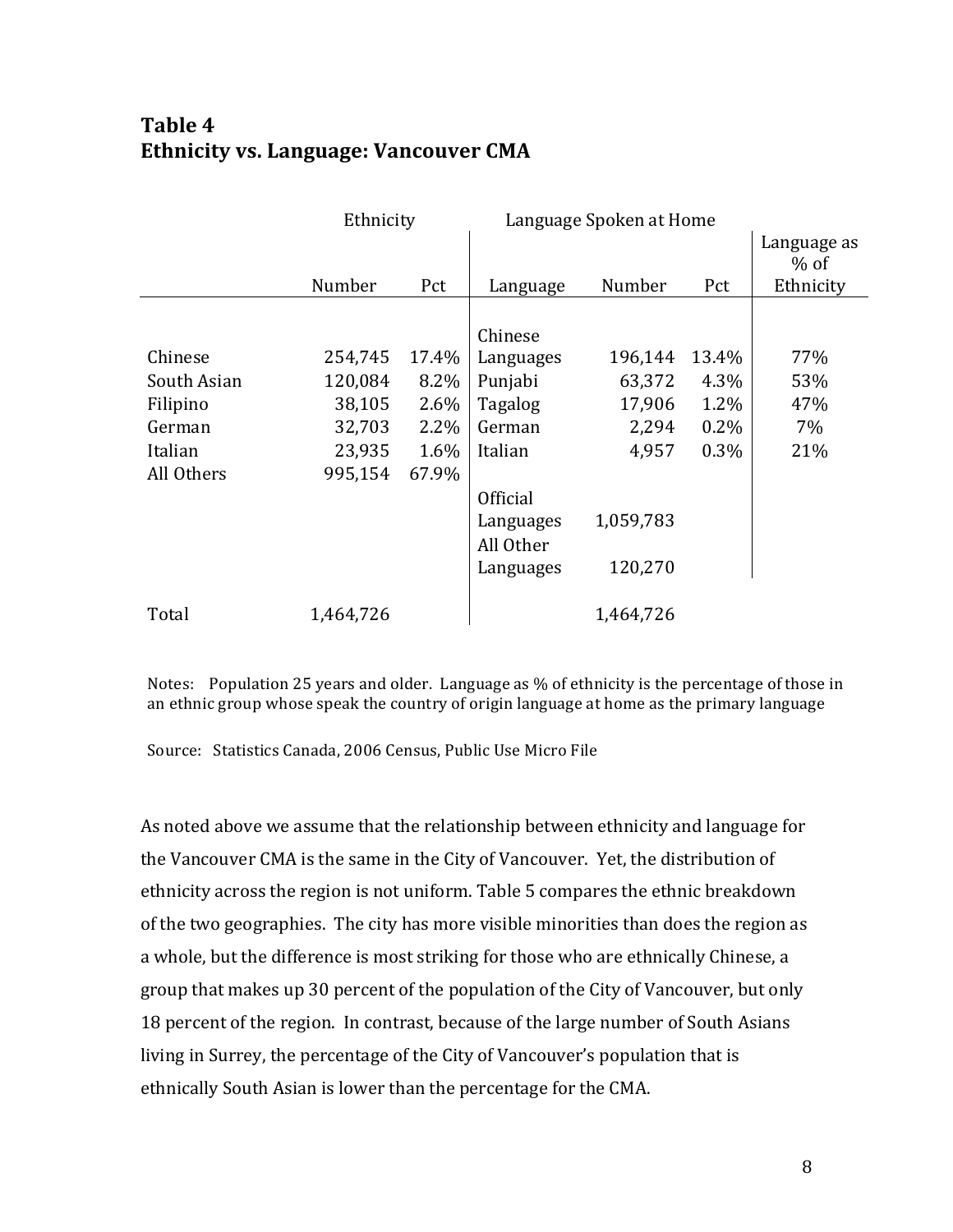| Table 5                                                |  |
|--------------------------------------------------------|--|
| <b>Ethnic Mix: Vancouver CMA vs. City of Vancouver</b> |  |

|             | Vancouver CMA |       | City of Vancouver |         |            |
|-------------|---------------|-------|-------------------|---------|------------|
|             |               |       |                   |         | City's     |
|             |               |       |                   |         | Share of   |
| Ethnicity   | Number        | Pct   | Number            | Pct     | <b>CMA</b> |
|             |               |       |                   |         |            |
| Chinese     | 293,366       | 17.6% | 149,655           | 30.1%   | 51.0%      |
| South Asian | 141,652       | 8.5%  | 26,985            | 5.4%    | 19.1%      |
| Filipino    | 43,320        | 2.6%  | 24,080            | 4.8%    | 55.6%      |
| German      | 34,589        | 2.1%  | 20,730            | $4.2\%$ | 59.9%      |
| Italian     | 24,897        | 1.5%  | 16,270            | 3.3%    | 65.3%      |
| All Others  | 1,126,114     | 67.7% | 260,110           | 52.2%   | 23.1%      |
| Total       | 1,663,938     |       | 497,830           |         | 29.9%      |

Notes: Population 15 & older. For City of Vancouver, Germans are 1st & 2nd generations only

Source: Statistics Canada, 2006 Census, Public Use Micro File

#### **Tenure & Income**

The objective of this report is to identify seniors for whom it would be very difficult to live in an assisted housing facility where English is the primary language of communication, who prefer or would do best in an ethnically appropriate living environment, and critically who for financial reasons require an affordable assisted housing option. We use current housing tenure as a filter to identify those seniors with lower income and wealth. Table 6 presents the rationale for this choice, showing median and mean income by age and tenure status of the household. Across all age groups, seniors in renter households have lower individual incomes than do seniors in owner households. While the census data does not cover wealth,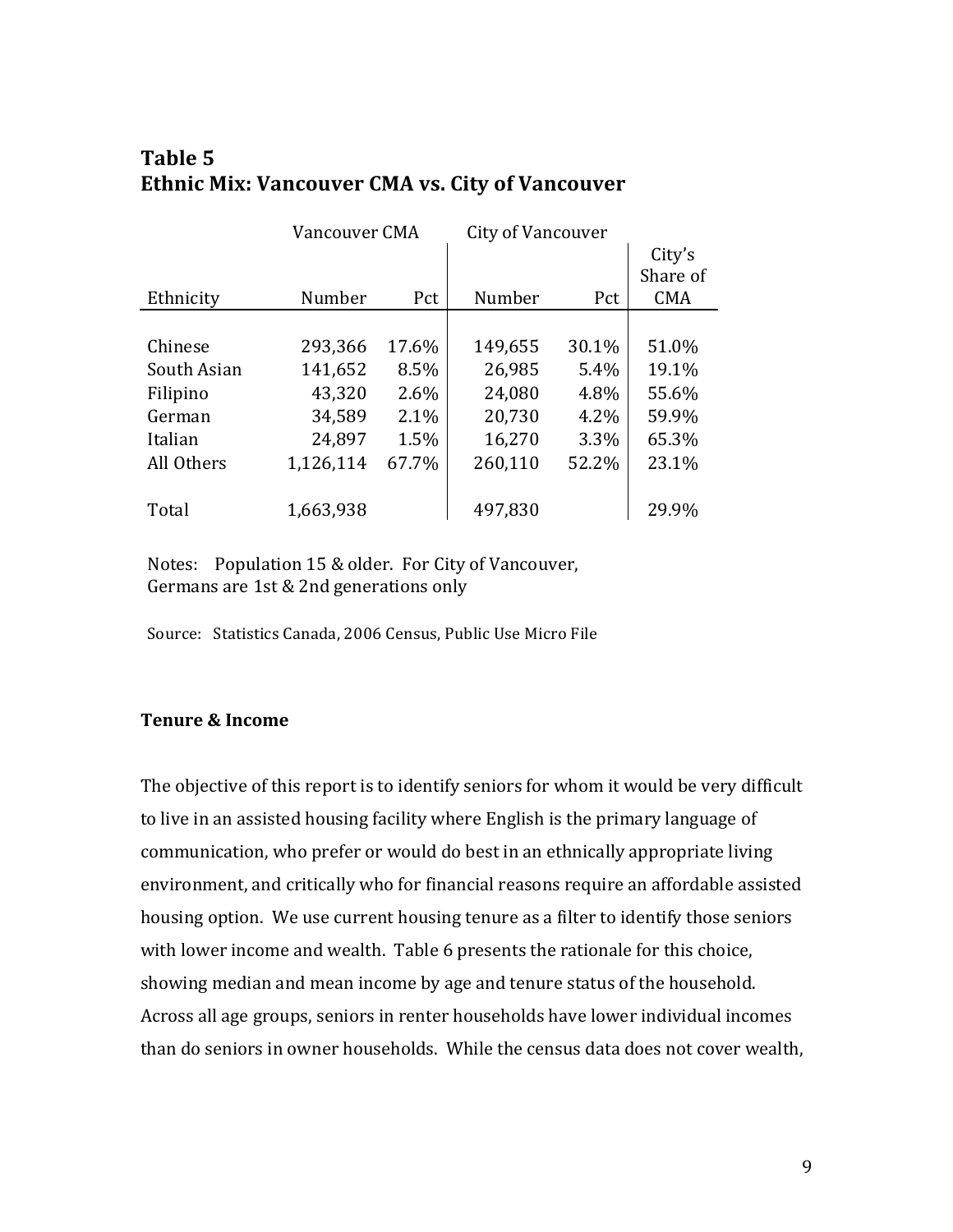other data shows that owners have dramatically more wealth than renters, even at the same levels of income, and that housing equity is the source of this difference.<sup>6</sup>

## **Table 6 Individual and Household Income: By Age & Tenure Vancouver CMA**

|            |        | Median     | Median    | Mean       | Mean      |
|------------|--------|------------|-----------|------------|-----------|
|            |        | Individual | Household | Individual | Household |
| Age groups | Tenure | Income     | Income    | Income     | Income    |
| 65-69      | Owner  | \$22,000   | \$62,496  | \$35,864   | \$75,602  |
| 65-69      | Renter | \$16,000   | \$32,500  | \$24,099   | \$43,934  |
| 70-74      | Owner  | \$22,000   | \$57,496  | \$35,206   | \$70,228  |
| 70-74      | Renter | \$15,000   | \$27,500  | \$21,485   | \$41,591  |
| 75-79      | Owner  | \$21,000   | \$52,496  | \$34,578   | \$67,738  |
| 75-79      | Renter | \$17,000   | \$27,500  | \$24,584   | \$38,226  |
| 80-84      | Owner  | \$21,000   | \$47,496  | \$36,244   | \$61,672  |
| 80-84      | Renter | \$17,000   | \$22,500  | \$23,871   | \$34,609  |
| $85+$      | Owner  | \$19,000   | \$47,496  | \$31,894   | \$62,292  |
| $85+$      | Renter | \$18,000   | \$22,500  | \$28,801   | \$33,153  |

Source: Statistics Canada, 2006 Census, Public Use Micro File

 

The dollar amounts in Table 6 are presented as ratios in Table 7, which makes clear the relative magnitude of the differences in income between owners and renters. While individual median incomes are not that different across tenure, household incomes are. Median household incomes for renter households with seniors are about half that of the same measure for owners. Mean individual owner incomes are proportionally greater than those of renters as compared to the ratio of median income. As with median income, household incomes for households who rent their

 $6$  Lower income owners (12.5<sup>th</sup> percentile of owners by income) have lower incomes than high-income renters  $(75<sup>th</sup>$  percentile of renters by income) - \$35,300 to \$39,300 - but higher non-pension wealth -  $$94,000$  to  $$52,300$  - even though they have lower non-housing wealth by \$26,000 (Statistics Canada, Survey of Financial Security, 1999).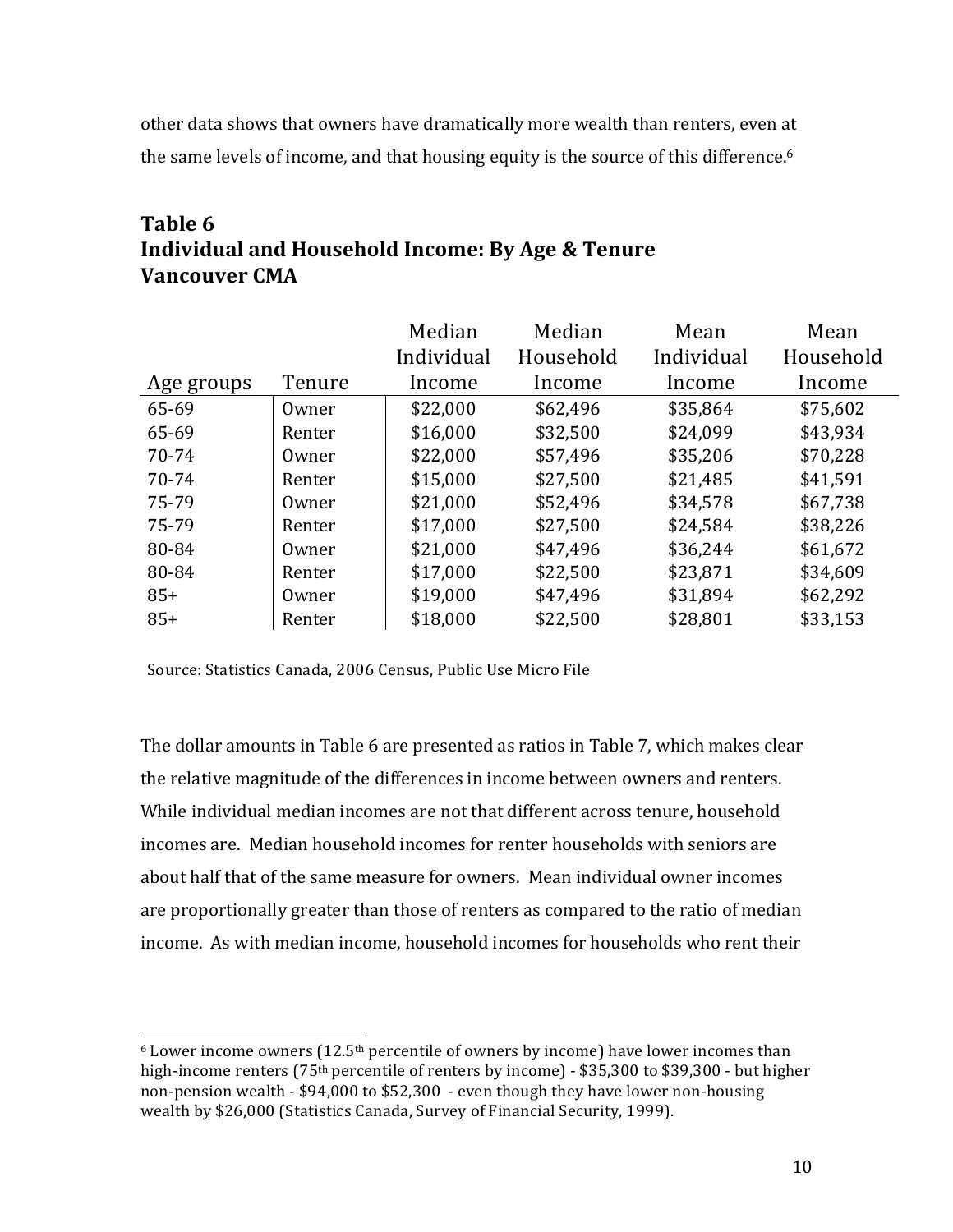unit and have a senior present are much lower than those for owner households, about 56 percent.

## **Table 7 Ratio of Renter to Owner Individual and Household Income Vancouver CMA**

|            | Median     | Median    | Mean       | Mean      |
|------------|------------|-----------|------------|-----------|
|            | Individual | Household | Individual | Household |
| Age groups | Income     | Income    | Income     | Income    |
| 65-69      | 73%        | 52%       | 67%        | 58%       |
| $70 - 74$  | 68%        | 48%       | 61%        | 59%       |
| 75-79      | 81%        | 52%       | 71%        | 56%       |
| 80-84      | 81%        | 47%       | 66%        | 56%       |
| $85+$      | 95%        | 47%       | 90%        | 53%       |

Source: Statistics Canada, 2006 Census, Public Use Micro File

The two tables above highlight the relative differences between seniors in renter and owner households. From this we define seniors needing affordable assisted living as those currently in renter households. The share of renters among the elderly varies by ethnicity and language. Table 8 presents the homeownership rate among households with seniors by the language spoken at home. Households with a senior where the language in the home is a Chinese language, Punjabi, Italian, and German have higher homeownership rates than do households with a senior where the language spoken is English or French. The homeownership rate is dramatically lower for Tagalog speaking households, just under 60 percent compared with effectively 80 percent or higher (and 70 percent for all other non official language speaking households).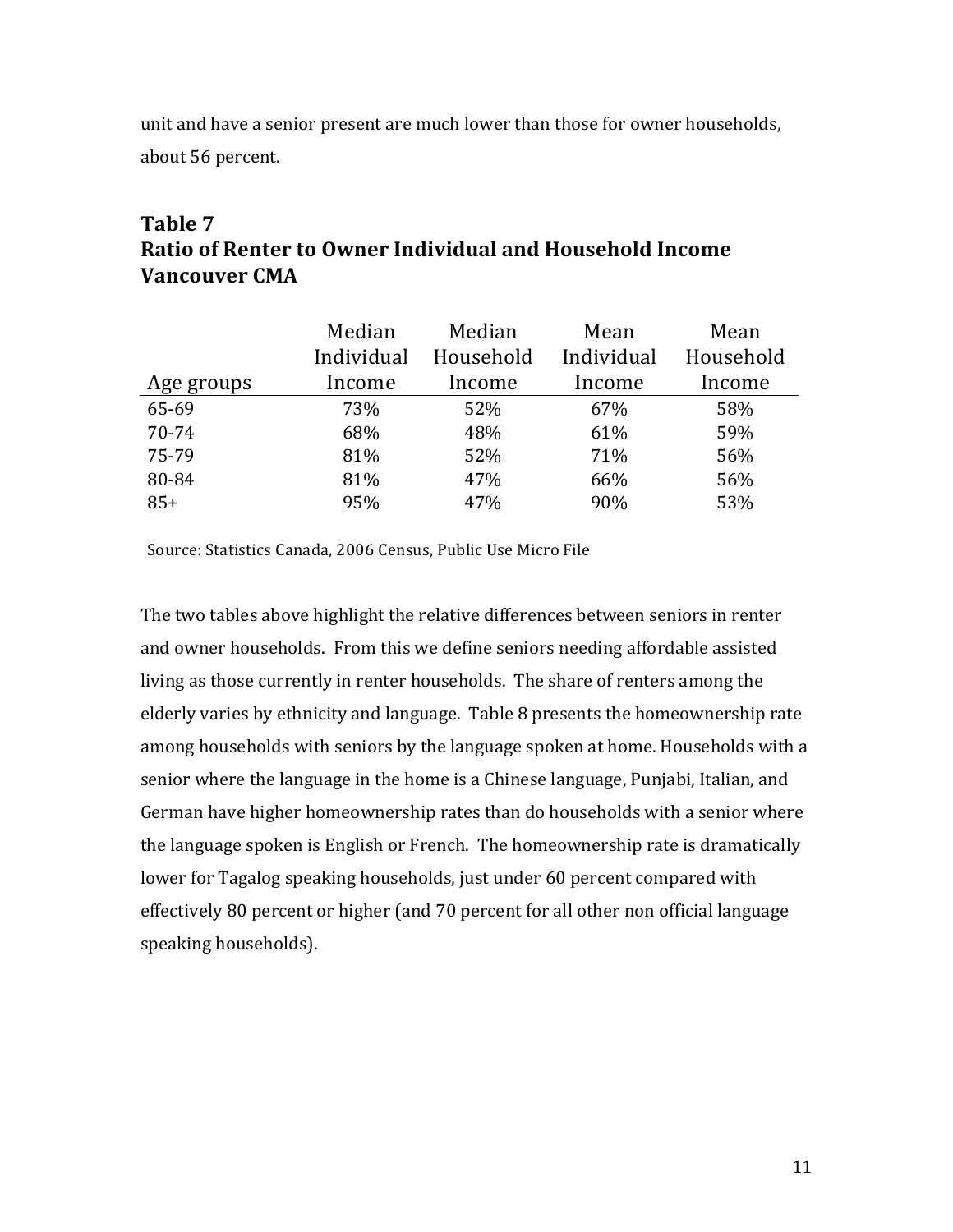### **Table 8 Elderly Tenure by Language Spoken at Home Vancouver CMA, Individuals 65+**

|                     |         |         | Pct.   |
|---------------------|---------|---------|--------|
| Language            | Owners  | Renters | Owners |
| Chinese             | 33,925  | 6,438   | 84.0%  |
| Punjabi             | 11,432  | 1,776   | 86.6%  |
| Tagalog             | 1,443   | 999     | 59.1%  |
| German              | 1,295   | 37      | 97.2%  |
| Italian             | 3,108   | 370     | 89.4%  |
| Official Languages  | 139,951 | 36,292  | 79.4%  |
| All Other Languages | 12,875  | 5,550   | 69.9%  |
|                     |         |         |        |
| Total               | 204,029 | 51,262  | 79.9%  |

Notes: Population 65 and older

Source: Statistics Canada, 2006 Census, Public Use Micro File

Below in Table 9 we disaggregate elderly renters, or dependents of renters, by the language spoken at home. Incomes for poorer Chinese, Punjabi, and Tagalog seniors are below incomes of those who speak English, French, Italian or German in the home. The elderly in renter households where Chinese languages are spoken have the lowest median household income of all the identified language-renter groups. A measure of interest is the ratio of household to individual senior median income. The ratio is approximately the median individual income of the others in the household multiplied by the number of household members with income. Individual incomes for official language speakers are higher, so a language group with a higher ratio of household to individual senior income suggests households with more earners, and by extension larger and more extended households. While Chinese, Punjabi, and Tagalog speaking seniors in rental household have approximately the same median individual income, the larger number of earners because of larger and more extended family households among Tagalog and Punjabi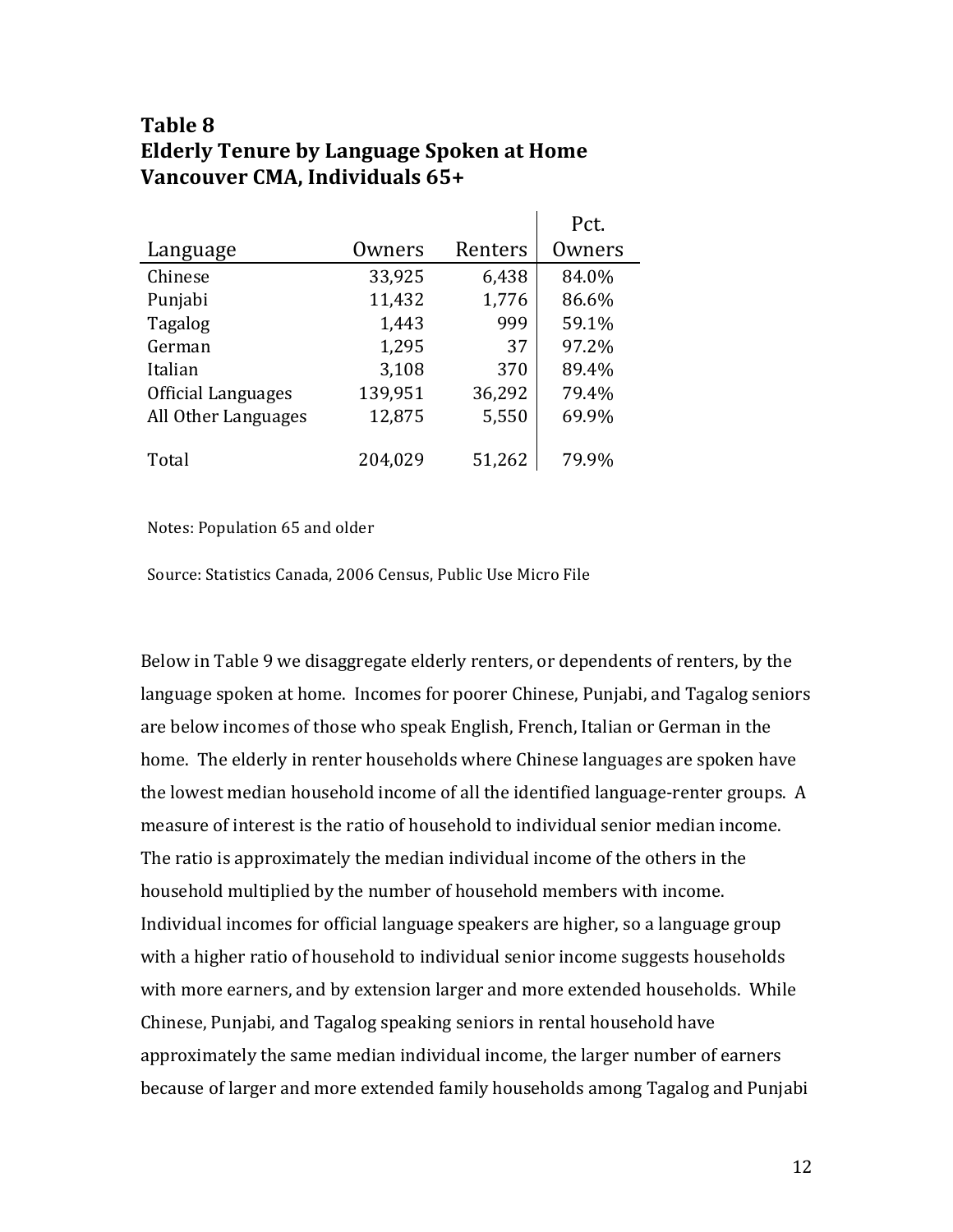speaking renter households means they have much higher median household income. Both greater resources and the higher likelihood of a senior remaining in an extended family home suggests that an individual Punjabi or Tagalog speaking senior in a renter household will be less likely to require or demand an affordable assisted senior housing option.

## **Table 9 Elderly Renter Income by Language Spoken at Home Individual and Household Total Income Vancouver CMA**

|                     |            |           | Ratio: Median |
|---------------------|------------|-----------|---------------|
|                     | Median     | Median    | Household to  |
|                     | Individual | Household | Individual    |
| Home Language       | Income     | Income    | Income        |
| Chinese             | \$13,000   | \$22,500  | 1.7           |
| Punjabi             | \$11,000   | \$37,496  | 3.4           |
| Tagalog             | \$13,000   | \$57,496  | 4.4           |
| German              | \$23,000   | \$37,496  | 1.6           |
| Italian             | \$17,000   | \$22,750  | 1.3           |
| Official Languages  | \$19,000   | \$27,500  | 1.4           |
| All Other languages | \$14,000   | \$27,500  | 2             |

| <b>Notes</b> | For all individuals 65 and over. All income<br>figures are for total income. Household income<br>is the sum of the individual incomes of all<br>persons in the household. |
|--------------|---------------------------------------------------------------------------------------------------------------------------------------------------------------------------|
| Source:      | Statistics Canada, 2006 Census, Public Use<br>Micro File                                                                                                                  |

#### **Estimating Affordable Assisted Housing Needs**

To calculate the potential affordable assisted housing needs for ethnic seniors we combine CMA level data on renter households by language with City of Vancouver counts by ethnicity, as compared to CMA counts. Formally, the number of seniors, who live in a household that rents, disaggregated by the language spoken in the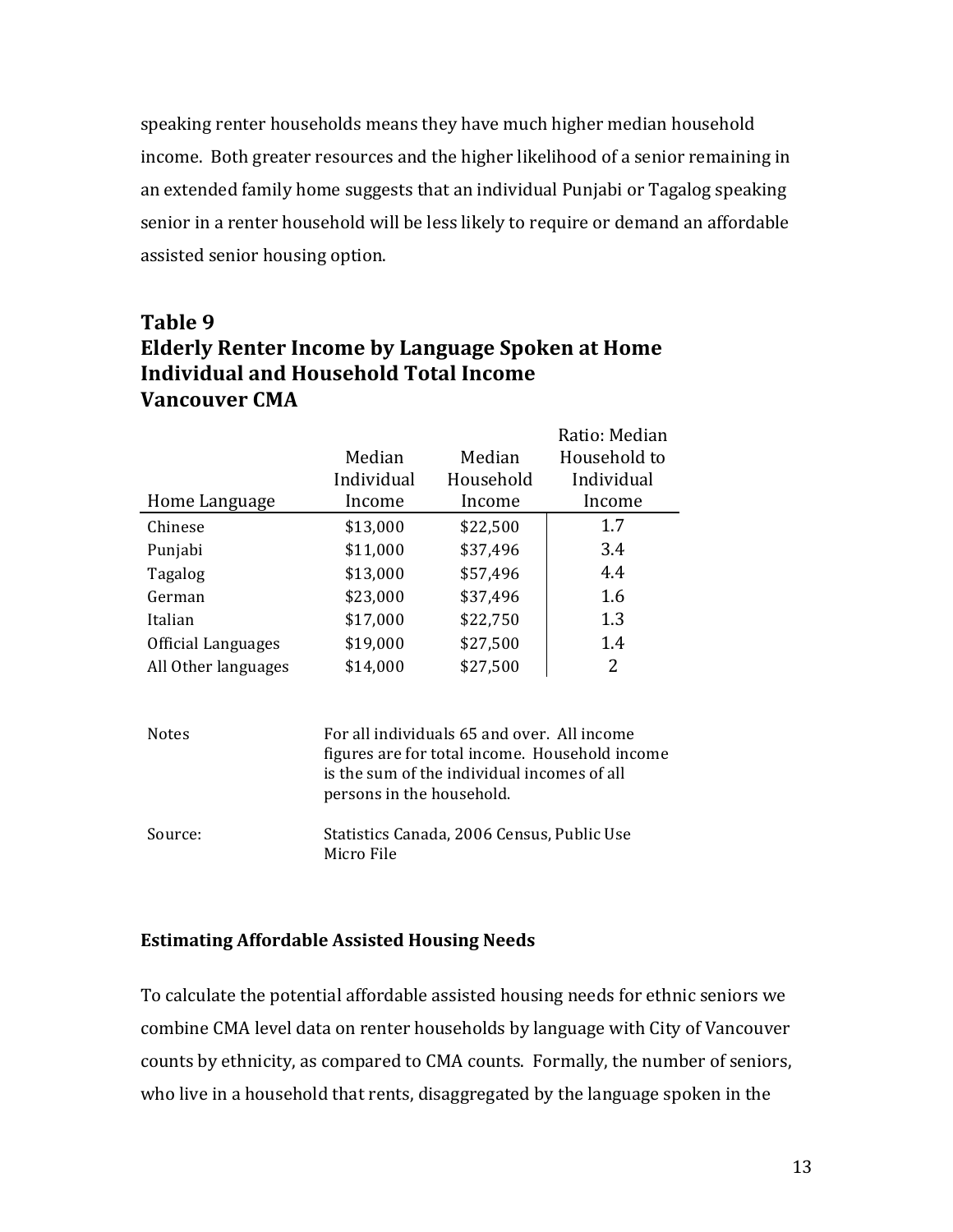home (Table 8), is multiplied by the share of the associated ethnic group's Vancouver CMA population that lives in the City of Vancouver (Table 5). These counts are presented below in Table 10. The potential demand among Chinese language speakers is larger than that of all other non-official language speakers combined. And it is six times the size of Tagalog speaking senior renters, the second largest group.

#### **Table 10 Potential Demand for Language Specific Senior Affordable Housing City of Vancouver**

|                           |        | Median<br>Individual | Income<br>Earners per |
|---------------------------|--------|----------------------|-----------------------|
| Home Language             | Number | Income               | HH                    |
| Chinese Language          | 3,283  | Far Below Avg        | Above Avg             |
| Punjabi                   | 339    | Far Below Avg        | Far Above Avg         |
| <b>Tagalog</b>            | 555    | Far Below Avg        | Far Above Avg         |
| German                    | 22     | Avg                  | Below Avg             |
| Italian                   | 242    | Below Avg            | Avg                   |
| All Others                | 1,282  | Below Avg            | Above Avg             |
| <b>Official Languages</b> | 8,383  | Above Avg            | Below Avg             |

Notes Calculated as the number of seniors, who live in a household that rents, by the language spoken in the home, multiplied by the share of the associated ethnic group's Vancouver CMA population that lives in the City of Vancouver.

Source: 2006 Census, Public Use Micro File

To provide more context to these figures we include a qualitative assessment of other factors that affect the actualization of this potential demand. First, median income relative to the average for senior renters. Lower median income increases the likelihood, relative to the average senior from a renter household, that the senior in the home language group will require an affordable housing option. Those from homes where the languages are Chinese, Punjabi, or Tagalog are much more likely to require more affordable options. However Punjabi and Tagalog speaking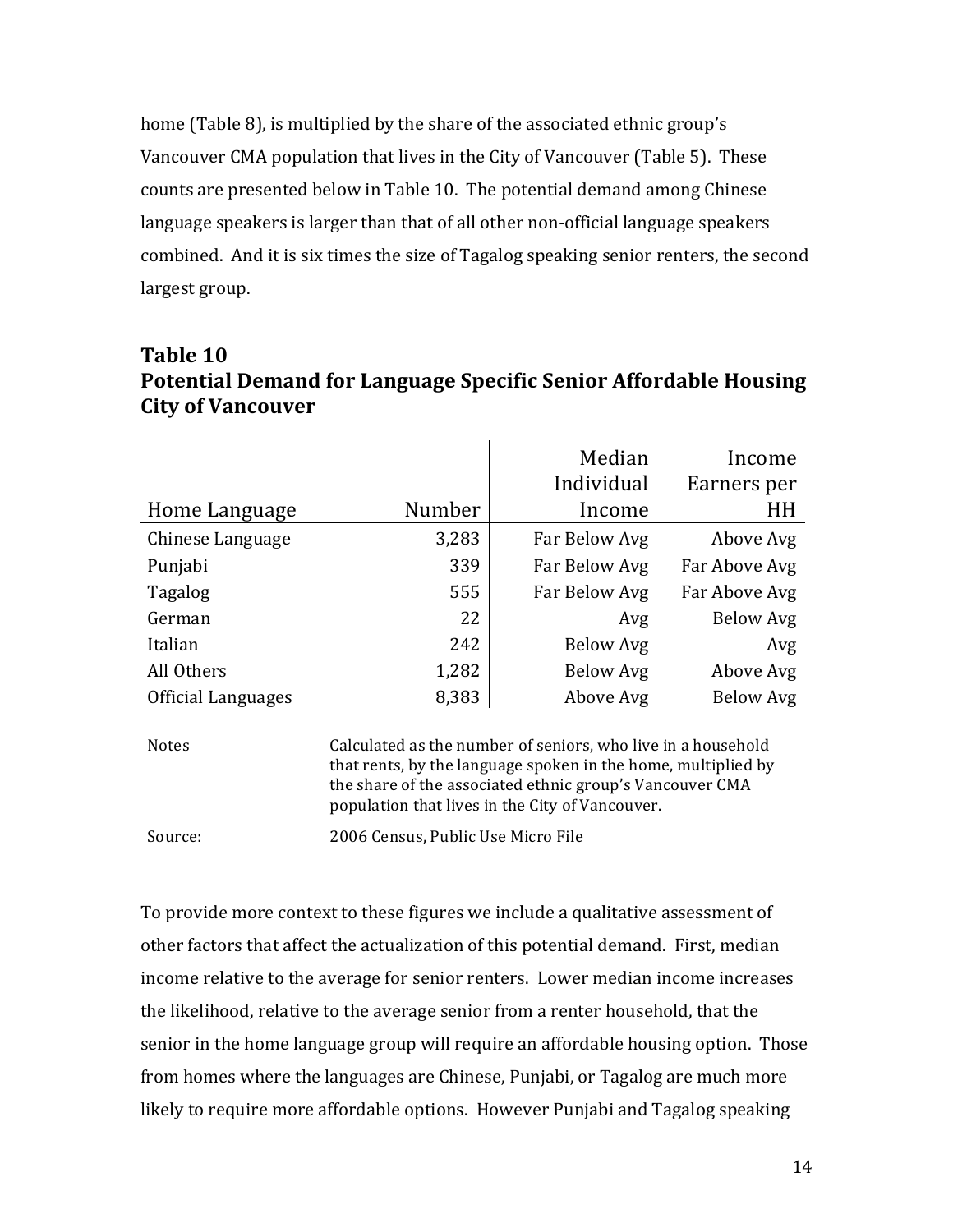households are much more likely to be extended family arrangements with multiple earners, so the probability that a senior will remain in the home and not demand outside assisted housing is notably higher for these two than for the other language groups.

#### **Conclusion**

This report investigates the potential demand for seniors housing that targets the needs of particular ethnic groups. We base our study on the contention that the best residential arrangement for a senior will be one that is the most comfortable culturally and ensures the ability for the senior to communicate effectively and accurately with staff, caregivers, and other residents. For first generation immigrant seniors this should be a housing option where they can communicate in their native language and have facilities and amenities that reflect their cultural heritage. Market solutions should be or can become available to provide such options if there is sufficient demand. The market might be expected to meet the demand of those seniors with sufficient income and wealth of their own or from family members. Our impression is that at present the market response is in the form of in-home care. Our concern here is for those seniors who lack the resources to obtain appropriate senior housing without some form of subsidy.

This analysis suggests that there are considerable numbers of ethnic seniors in the City of Vancouver who would benefit from affordable culturally and linguistically appropriate assisted living options. The majority of these are Chinese language speakers. Over the next fifteen years up to 3,300 seniors lacking wealth whose primary language of communication in the home is Chinese and meet our criteria might be expected to benefit from affordable assisted living facilities that provide the appropriate linguistic and cultural environ for these seniors. This is more than all other lower income and wealth seniors who live in a home where the primary language is not one of the two official languages. In comparison, the next largest number is 560 Tagalog speaking seniors, followed by 340 Punjabi speakers.